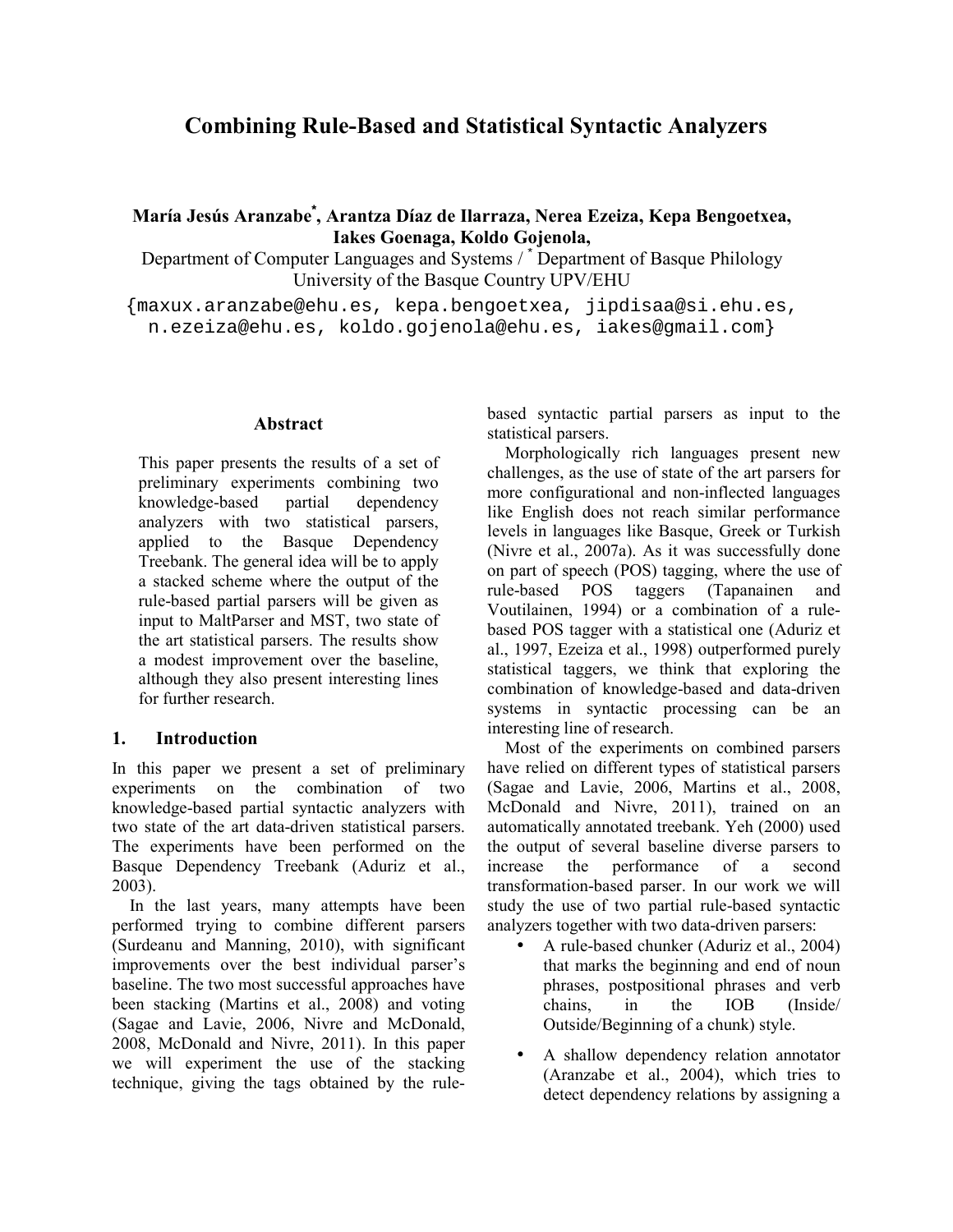

Figure 1. Dependency tree for the sentence *Gizonak mutil handia etorri dela esan du* (the man told that the tall boy has come). The two last lines show the tags assigned by the rule-based chunker and the rule-based dependency analyzer, respectively.

 $(V = \text{main verb}, N = \text{noun}, AUXV = \text{auxiliary verb}, COMPL = \text{complete}, \text{comp} \text{ obj} = \text{classal complement object}, ERG = \text{true}$ ergative, S: singular, auxmod = auxiliary, ncsubj = non-clausal subject, B-NP = beginning of NP, I-NP = inside an NP,  $\&$ MAINV = main verb,  $&$   $\&$ AUXMOD = verbal auxiliary modifier).

set of predefined tags to each word, where each tag gives both the name of a dependency relation (e.g. subject) together with the direction of its head (left or right).

• We will use two statistical dependency parsers, MaltParser (Nivre et al., 2007b) and MST (McDonald et al, 2005).

In the rest of this paper, section 2 will first present the corpus and the different parsers we will combine, followed by the experimental results in section 3, and the main conclusions of the work.

# **2. Resources**

This section will describe the main resources that have been used in the experiments. First, subsection 2.1 will describe the Basque Dependency Treebank, and then subsection 2.2 will explain the main details of the analyzers that have been employed. The analyzers are a rulebased chunker, a rule-based shallow dependency parser and two state of the art data-driven dependency parsers, MaltParser and MST.

# **2.1 Corpora**

Our work will make use the second version of the Basque dependency Treebank (BDT II, Aduriz et al., 2003), containing 150,000 tokens (11,225 sentences). Figure 1 presents an example of a syntactically annotated sentence. Each word contains its form, lemma, category or coarse part of speech (CPOS), POS, morphosyntactic features such as case, number of subordinate relations, and the dependency relation (headword + dependency). The information in figure 1 has been simplified due to space reasons, as typically each word

contains many morphosyntactic features (case, number, type of subordinated sentence, ...), which are relevant for parsing. The last two lines of the sentence in figure 1 do not properly correspond to the treebank, but are the result of the rule-based partial syntactic analyzers (see subsection 2.2). For evaluation, we divided the treebank in three sets, corresponding to training, development, and test  $(80\%, 10\%, \text{and} 10\%, \text{respectively})$ . The experiments were performed on the development set, leaving the best system for the final test.

#### **2.2 Analyzers**

This subsection will present the four types of analyzers that have been used. The rule-based analyzers are based on the Contraint Grammar (CG) formalism (Karlsson et al., 1995), based on the assignment of morphosyntactic tags to words using a formalism that has the capabilities of finite state automata or regular expressions, by means of a set of rules that examine mainly local contexts of words to determine the correct tag assignment.

**The rule-based chunker** (RBC henceforth, Aranzabe et al., 2009) uses 560 rules, where 479 of the rules deal with noun phrases and the rest with verb phrases. The chunker delimits the chunks with three tags, using a standard IOB marking style (see figure 1). The first one is to mark the beginning of the phrase (B-VP if it is a verb phrase and B-NP whether it's a noun phrase) and the other one to mark the continuation of the phrase (I-NP or I-VP, meaning that the word is inside an NP or VP). The last tag marks words that are outside a chunk. The evaluation of the chunker on the BDT gave a result of 87% precision and 85% recall over all chunks. We must take into account that this evaluation was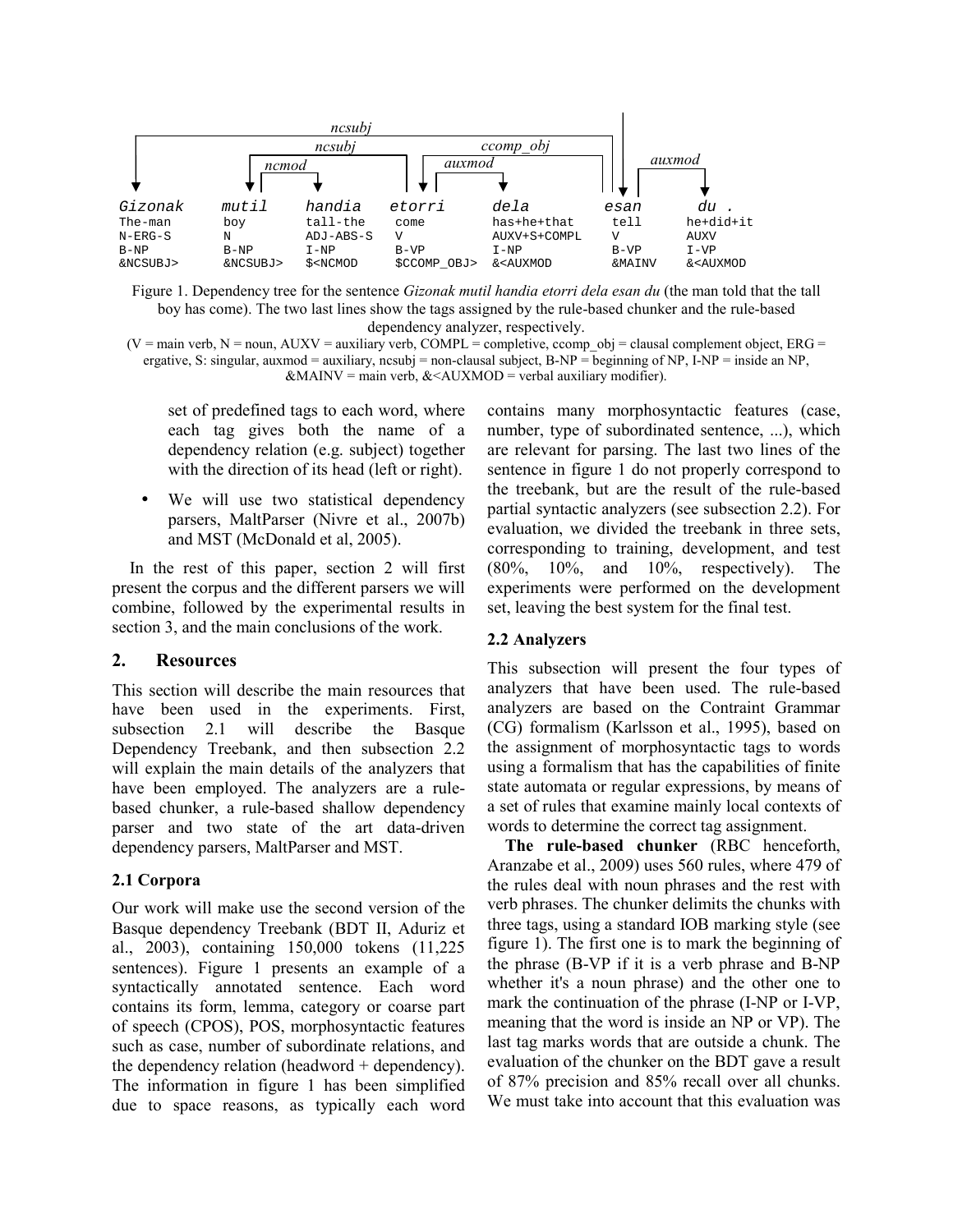performed on the gold POS tags, rather than on automatically assigned POS tasks, as in the present experiment. For that reason, the results can serve as an upper bound on the real results.

**The rule-based dependency analyzer** (RBDA, Aranzabe et al., 2004) uses a set of 505 CG rules that try to assign dependency relations to wordforms. As the CG formalism only allows the assignment of tags, the rules only aim at marking the name of the dependency relation together with the direction of the head (left or right). For example, this analyzer assigns tags of the form &NCSUBJ> (see figure 1), meaning that the corresponding wordform is a non-clausal syntactic subject and that its head is situated to its right (the ">" or "<" symbols mark the direction of the head). This means that the result of this analysis is on the one hand a partial analysis and, on the other hand, it does not define a dependency tree, and can also be seen as a set of constraints on the shape of the tree. The system was evaluated on the BDT, obtaining f-scores between 90% for the *auxmod* dependency relation between the auxiliary and the main verb and 52% for the *subject* dependency relation, giving a (macro) average of 65%.

Regarding the data-driven parsers, we have made use of MaltParser (Nivre et al., 2007b) and MST Parser (McDonald et al., 2006), two state of the art dependency parsers representing two dominant approaches in data-driven dependency parsing, and that have been successfully applied to typologically different languages and treebanks (McDonald and Nivre, 2007).

**MaltParser** (Nivre, 2006) is a representative of local, greedy, transition-based dependency parsing models, where the parser obtains deterministically a dependency tree in a single pass over the input using two data structures: a stack of partially analyzed items and the remaining input sequence. To determine the best action at each step, the parser uses history-based feature models and discriminative machine learning. The learning configuration can include any kind of information (such as word-form, lemma, category, subcategory or morphological features). Several variants of the parser have been implemented, and we will use one of its standard versions (MaltParser version 1.4). In our experiments, we will use the Stack-Lazy algorithm with the *liblinear* classifier.

**The MST Parser** can be considered a representative of global, exhaustive graph-based parsing (McDonald et al., 2005, 2006). This algorithm finds the highest scoring directed spanning tree in a dependency graph forming a valid dependency tree. To learn arc scores, it uses large-margin structured learning algorithms, which optimize the parameters of the model to maximize the score margin between the correct dependency graph and all incorrect dependency graphs for every sentence in a training set. The learning procedure is global since model parameters are set relative to classifying the entire dependency graph, and not just over single arc attachments. This is in contrast to the local but richer contexts used by transition-based parsers. We use the freely available version of MSTParser<sup>1</sup>. In the following experiments we will make use of the second order non-projective algorithm.

# **3. Experiments**

We will experiment the effect of using the output of the knowledge-based analyzers as input to the data-driven parsers in a stacked learning scheme. Figure 1 shows how the two last lines of the example sentence contain the tags assigned by the rule-based chunker (B-NP, I-NP, B-VP and I-VP) and the rule-based partial dependency analyzer (&NCSUBJ, &<NCMOD, &<AUXMOD, &CCOMP\_OBJ and &MAINV) .

The first step consisted in applying the complete set of text processing tools for Basque, including:

- Morphological analysis. In Basque, each word can receive multiple affixes, as each lemma can generate thousands of wordforms by means of morphological properties, such as case, number, tense, or different types of subordination for verbs. Consequently, the morphological analyzer for Basque (Aduriz et al. 2000) gives a high ambiguity. If only categorial (POS) ambiguity is taken into account, there is an average of 1.55 interpretations per wordform, which rises to 2.65 when the full morphosyntactic information is taken into account, giving an overall 64% of ambiguous word-forms.
- Morphological disambiguation. Disambiguating the output of morphological analysis, in order to obtain a single interpretation for each word-form,

 $\overline{a}$ 1 http://mstparser.sourceforge.net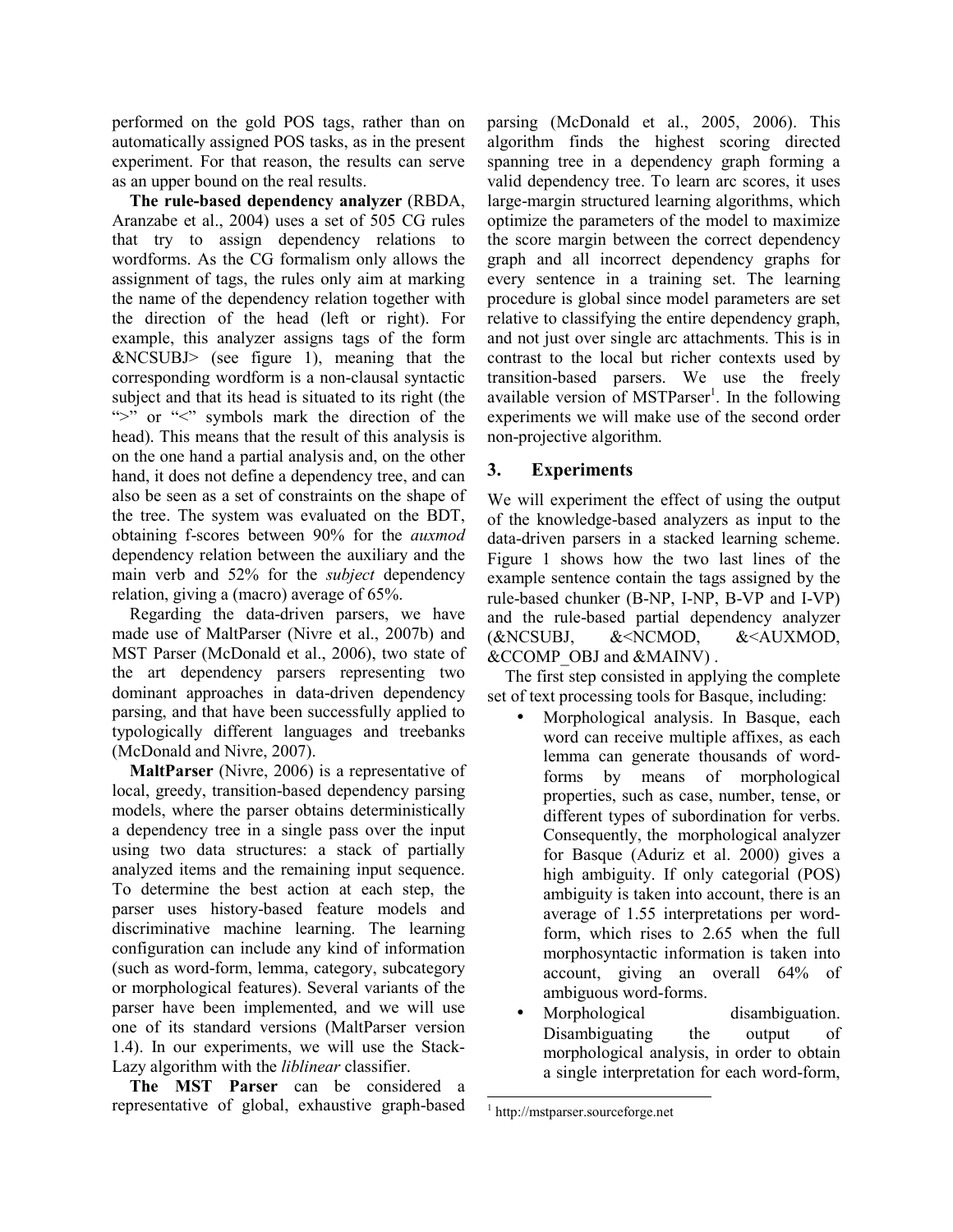|                |                  | <b>MaltParser</b>   | <b>MST Parser</b>   |                     |  |
|----------------|------------------|---------------------|---------------------|---------------------|--|
|                | LAS              | UAS                 | LAS                 | <b>UAS</b>          |  |
| Baseline       | 76.77%           | 82.09%              | 77.96%              | 84.04%              |  |
| $+$ RBC        | $77.10$ (+0.33)  | $82.29$ (+0.20)     | $77.99% (+0.03)$    | $83.99% (-0.05)$    |  |
| $+$ RBDA       | $*77.15$ (+0.38) | $82.27\%$ $(+0.18)$ | $78.03$ (+0.07)     | $83.76%(-0.28)$     |  |
| $+ RBC + RBDA$ | $*77.25$ (+0.48) | $82.18\%$ $(+0.09)$ | $78.00$ % $(+0.04)$ | $83.34\%$ $(-0.70)$ |  |

Table 1. Evaluation results

(RBC = rule-based chunker, RBDA = rule-based dependency analyzer, LAS: Labeled Attachment Score, UAS: Unlabeled Attachment Score,  $*$ : statistically significant in McNemar's test,  $p < 0.05$ )

can pose an important problem, as determining the correct interpretation for each word-form requires in many cases the inspection of local contexts, and in some others, as the agreement of verbs with subject, object or indirect object, it could also suppose the examination of elements which can be far from each other, added to the free constituent order of the main sentence elements in Basque. The erroneous assignment of incorrect part of speech or morphological features can difficult the work of the parser.

- Chunker
- Partial dependency analyzer

When performing this task, we found the problem of matching the treebank tokens with those obtained from the analyzers, as there were divergences on the treatment of multiword units, mostly coming from Named Entities, verb compounds and complex postpositions (formed with morphemes appearing at two different words). For that reason, we performed a matching process trying to link the multiword units given by the morphological analysis module and the treebank, obtaining a correct match for 99% of the sentences.

Regarding the data-driven parsers, they are trained using two kinds of tags as input:

- POS and morphosyntactic tags coming from the automatic morphological processing of the dependency treebank. Disambiguation errors, such as an incorrect POS category or morphological analyses (e.g. the assignment of an incorrect case) can harm the parser, as tested in Bengoetxea et al. (2011).
- The output of the rule-based partial syntactic analyzers (two last lines of the example in figure 1). These tags contain errors of the CG-based syntactic taggers. As the analyzers are applied after

morphological processing, the errors can be propagated and augmented.

Table 1 shows the results of using the output of the knowledge-based analyzers as input to the statistical parsers. We have performed three experiments for each statistical parser, trying with the chunks provided by the chunker, the partial dependency parser, and both. The table shows modest gains, suggesting that the rule-based analyzers help the statistical ones, giving slight increases over the baseline, which are statistically significant when applying MaltParser to the output of the rule-based dependency parser and a combination of the chunker and rule-based parsers. As table 1 shows, the parser type is relevant, as MaltParser seems to be sensitive when using the stacked features, while the partial parsers do not seem to give any significant improvement to MST.

# **3.1 Error analysis**

Looking with more detail at the errors made by the different versions of the parsers, we observe significant differences in the results for different dependency relations, seeing that the statistical parsers behave in a different manner regarding to each relation, as shown in table 2. The table shows the differences in  $f-score<sup>2</sup>$  corresponding to five local dependency relations, (determination of verbal modifiers, such as subject, object and indirect object).

McDonald and Nivre (2007) examined the types of errors made by the two data-driven parsers used in this work, showing how the greedy algorithm of MaltParser performed better with local dependency relations, while the graph-based algorithm of MST was more accurate for global relations. As both the chunker and the partial dependency analyzer are based on a set of local rules in the CG formalism, we could expect that the stacked parsers could benefit mostly on the local dependency relations.

 $2 f$ -score = 2 \* precision \* recall / (precision + recall)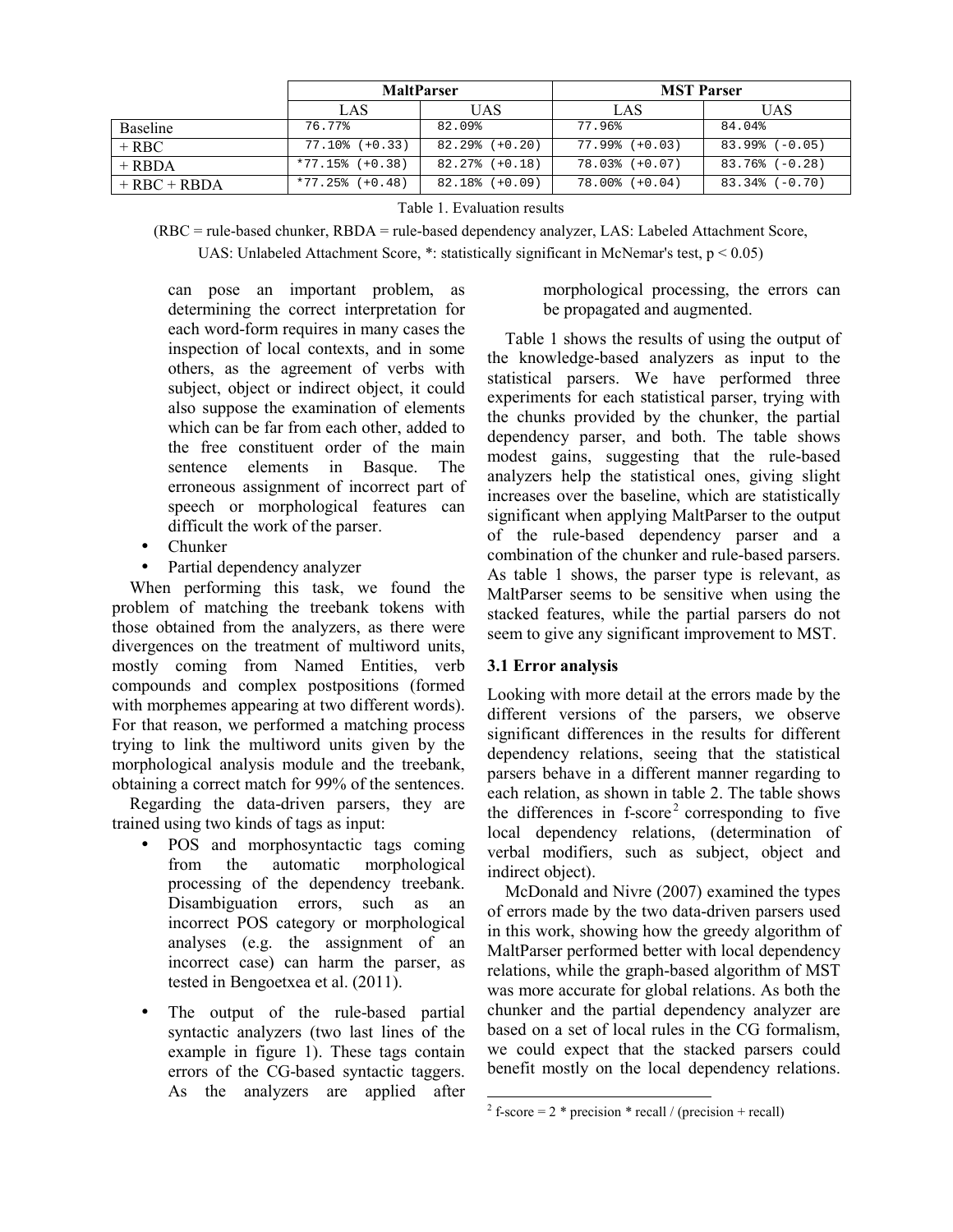|            | <b>MaltParser</b> |         |          |          | <b>MST Parser</b> |         |          |          |
|------------|-------------------|---------|----------|----------|-------------------|---------|----------|----------|
| Dependency | <b>Baseline</b>   | $+$ RBC | $+$ RBDA | $+$ RBC  | <b>Baseline</b>   | $+$ RBC | $+$ RBDA | $+$ RBC  |
| relation   |                   |         |          | $+$ RBDA |                   |         |          | $+$ RBDA |
| ncmod      | 75,29             | 75,90   | 76,08    | 76,40    | 77.15             | 77,44   | 76,39    | 76,92    |
| ncobj      | 67,34             | 68,49   | 69,67    | 69,54    | 64,85             | 64,86   | 65,56    | 66,18    |
| ncpred     | 61,37             | 61,92   | 61,26    | 63,50    | 60,37             | 57,55   | 58,44    | 59,27    |
| ncsubj     | 61,92             | 61,90   | 63,96    | 63,91    | 59,19             | 59,26   | 62,23    | 61,61    |
| nciobj     | 75,76             | 76,53   | 77,16    | 76,29    | 74,23             | 74,47   | 72,16    | 69,08    |

Table 2. Comparison of the different parsers' f-score with regard to specific dependency relations

 $(ncmod = non-clausal modifier, ncob) = non-clausal object, ncpred = non-clausal predicate, ncsub) = non-clausal subject,$ nciobj = non-clausal indirect object)

Table 2 shows how the addition of the rule-based parsers' tags performs in accord with this behavior, as MaltParser gets f-score improvements for the local relations. Although not shown in Table 2, we also inspected the results on the long distance relations, where we did not observe noticeable improvements with respect to the baseline on any parser. For that reason, MaltParser, seems to mostly benefit of the local nature of the stacked features, while MST does not get a significant improvement, except for some local dependency relations, such as ncobj and ncsubj.

We performed an additional test using the partial dependency analyzer's gold dependency relations as input to MaltParser. As could be expected, the gold tags gave a noticeable improvement to the parser's results, reaching 95% LAS. However, when examining the scores for the output dependency relations, we noticed that the gold partial dependency tags are beneficial for some relations, although negative for some others. For example the non-clausal modifier (ncmod) relation's f-score increases 3.25 points, while the dependency relation for clausal subordinate sentences functioning as indirect object decreases 0.46 points, which is surprising in principle.

For all those reasons, the relation between the input dependency tags and the obtained results seems to be intricate, and we think that it deserves new experiments in order to determine their nature. As each type of syntactic information can have an important influence on the results on specific relations, their study can shed light on novel schemes of parser combination.

# **4. Conclusions**

We have presented a preliminary effort to integrate different syntactic analyzers, with the objective of getting the best from each system. Although the potential gain is in theory high, the experiments have shown very modest improvements, which seem to happen in the set of local dependency relations. We can point out some avenues for further research:

- Development of the rule-based dependency parser using the dependencies that give better improvements on the gold dependency tags, as this can measure the impact of each kind of shallow dependency tag on the data-driven parsers.
- Development of rules that deal with the phenomena where the statistical parsers perform worse. This requires a careful error analysis followed by a redesign of the manually developed CG tagging rules.
- Application of other types of combining schemes, such as voting, trying to get the best from each type of parser.

Finally, we must also take into account that the rule-based analyzers were developed mainly having linguistic principles in mind, such as coverage of diverse linguistic phenomena or the treatment of specific syntactic constructions (Aranzabe et al., 2004), instead of performanceoriented measures, such as precision and recall. This means that there is room for improvement in the first-stage knowledge-based parsers, which will have, at least in theory, a positive effect on the second-phase statistical parsers, allowing us to test whether knowledge-based and machine learningbased systems can be successfully combined.

# **Acknowledgements**

This research was supported by the Department of Industry of the Basque Government (IT344-10, S-PE11UN114), the University of the Basque Country (GIU09/19) and the Spanish Ministry of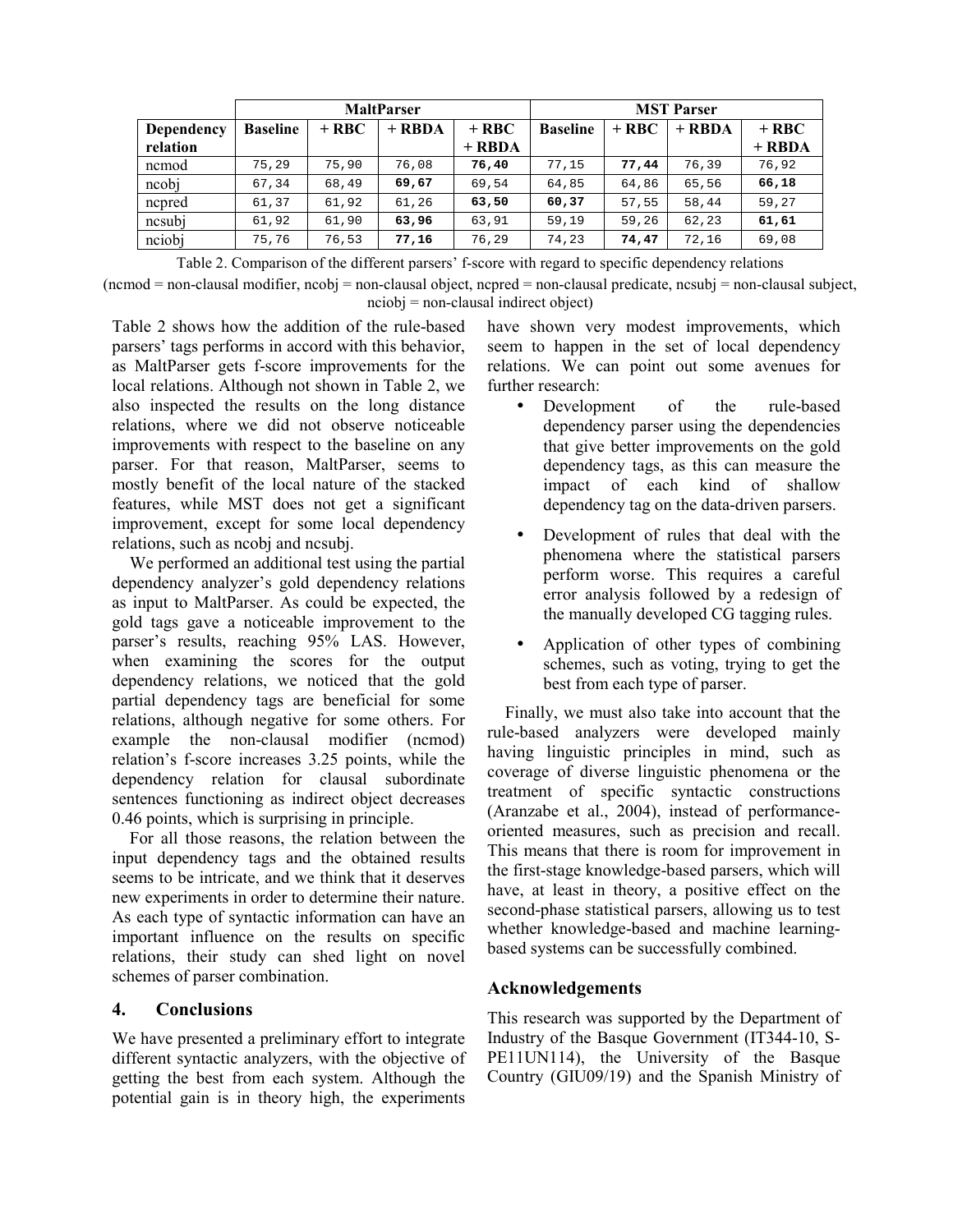Science and Innovation (MICINN, TIN2010-20218).

#### **References**

- Itziar Aduriz, José María Arriola, Xabier Artola, Arantza Díaz de Ilarraza, Koldo Gojenola and Montse Maritxalar. 1997. Morphosyntactic disambiguation for Basque based on the Constraint Grammar Formalism. Conference on *Recent Advances in Natural Language Processing* (RANLP), Bulgaria.
- Itziar Aduriz, Eneko Agirre, Izaskun Aldezabal, Iñaki Alegria, Xabier Arregi, Jose Mari Arriola, Xabier Artola, Koldo Gojenola, Montserrat Maritxalar, Kepa Sarasola, and Miriam Urkia. 2000. A word-grammar based morphological analyzer for agglutinative languages. *Coling 2000*, Saarbrucken.
- Itziar Aduriz, José María Arriola, Arantza Díaz de Ilarraza, Koldo Gojenola, Maite Oronoz and Larraitz Uria. 2004. A cascaded syntactic analyser for Basque. In *Computational Linguistics and Intelligent Text Processing*, pages 124-135. LNCS Series. Springer Verlag. Berlin. 2004
- Itziar Aduriz, Maria Jesus Aranzabe, Jose Maria Arriola, Aitziber Atutxa, Arantza Diaz de Ilarraza, Aitzpea Garmendia and Maite Oronoz. 2003. Construction of a Basque dependency treebank. *Treebanks and Linguistic Theories*.
- María Jesús Aranzabe, José María Arriola and Arantza Díaz de Ilarraza. 2004. Towards a Dependency Parser for Basque. In *Proceedings of the Workshop on Recent Advances in Dependency Grammar*, Geneva, Switzerland.
- Maria Jesus Aranzabe, Jose Maria Arriola and Arantza Díaz de Ilarraza. 2009. Theoretical and Methodological issues of tagging Noun Phrase Structures following Dependency Grammar Formalism. In Artiagoitia, X. and Lakarra J.A. (eds) Gramatika Jaietan. Patxi Goenagaren omenez. Donostia: Gipuzkoako Foru Aldundia-UPV/EHU.
- Kepa Bengoetxea and Koldo Gojenola. 2010. Application of Different Techniques to Dependency Parsing of Basque. Proceedings of the *1st Workshop on Statistical Parsing of Morphologically Rich Languages* (SPMRL), NAACL-HLT Workshop.
- Kepa Bengoetxea, Arantza Casillas and Koldo Gojenola. 2011. Testing the Effect of Morphological Disambiguation in Dependency Parsing of Basque. Proceedings of the *International Conference on Parsing Technologies (IWPT). 2nd Workshop on*

*Statistical Parsing Morphologically Rich Languages (SPMRL)*, Dublin, Ireland.

- Gülsen Eryiğit, Joakim Nivre and Kemal Oflazer. 2008. Dependency Parsing of Turkish. *Computational Linguistics*, Vol. 34 (3).
- Nerea Ezeiza, Iñaki Alegria, José María Arriola, Rubén Urizar and Itziar Aduriz. 1998. Combining Stochastic and Rule-Based Methods for Disambiguation in Agglutinative Languages. *COLING-ACL'98*, Montreal.
- Fred Karlsson, Atro Voutilainen, Juka Heikkila and Arto Anttila. 1995. *Constraint Grammar: A Language-independent System for Parsing Unrestricted Text*. Mouton de Gruyter.
- André F. T. Martins, Dipanjan Das, Noah A. Smith and Eric P. Xing. 2008. Stacking Dependency Parsing. *Proceedings of EMNLP-2008*.
- Ryan McDonald, Kevin Lerman and Fernando Pereira. 2005. Online large-margin training of dependency parsers. In *Proceedings of ACL*.
- Ryan McDonald, Kevin Lerman and Fernando Pereira. 2006. Multilingual dependency analysis with a twostage discriminative parser. In Proc. CoNLL.
- Ryan McDonald and Joakim Nivre. 2007. Characterizing the Errors of Data-Driven Dependency Parsing Models. Proceedings of the 2007 *Joint Conference on Empirical Methods in Natural Language Processing and Computational Natural Language Learning*, EMNLP/CoNLL.
- Ryan McDonald and Joakim Nivre. 2011. Analyzing and Integrating Dependency Parsers. *Computational Linguistics,* Vol. 37(1), 197-230.
- Joakim Nivre. 2006. *Inductive Dependency Parsing*. Springer.
- Joakim Nivre, Johan Hall, Sandra Kübler, Ryan McDonald, Jens Nilsson, Sebastian Riedel and Deniz Yuret. 2007a. The CoNLL 2007 Shared Task on Dependency Parsing. *Proceedings of EMNLP-CoNL*L.
- Joakim Nivre, Johan Hall, Jens Nilsson, Atanas Chanev, Gülsen Eryiğit, Sandra Kübler, S. Marinov and Edwin Marsi. 2007b. MaltParser: A languageindependent system for data-driven dependency parsing. *Natural Language Engineering*.
- Joakim Nivre and Ryan McDonald. 2008. Integrating graph-based and transition-based dependency parsers. *Proceedings* of ACL-2008.
- Kenji Sagae and Alon Lavie. 2006. Parser Combination by Reparsing. *Proceedings of the Human Language*